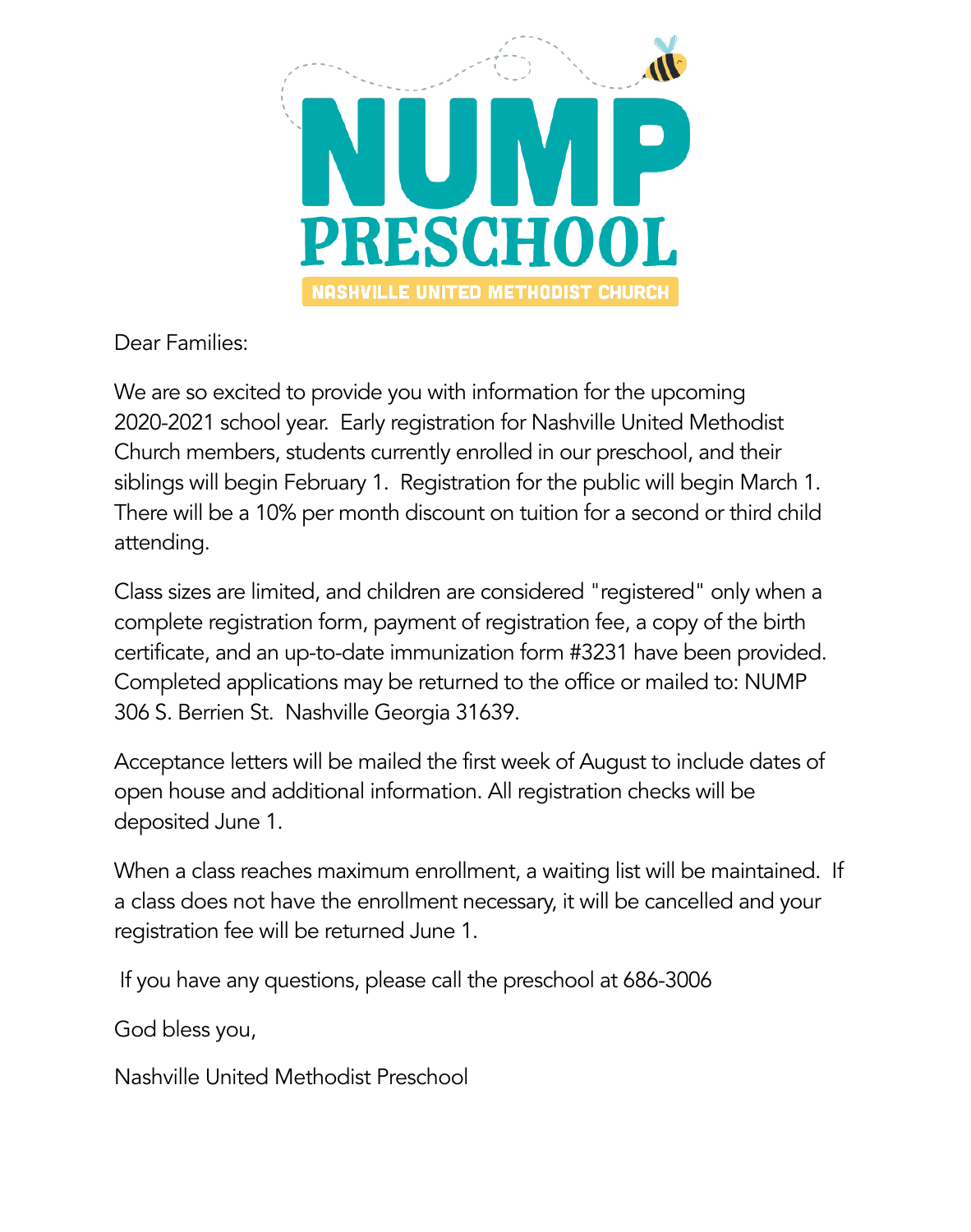### Items Needed for Enrollment

### 1. Copy of child's **birth certificate**

2.Up-to-date Form #3231 immunization record The Health Department requires that we keep your child's immunization record on file. Your child's physician or the county health department must complete and sign this form. We must have a copy of your child's current immunization record throughout the school year. You may be asked to provide another if the one on file expires.

3. Payment of registration fee Registration fee is \$100.00. (Registration Fee will pay for supplies, materials, and curriculum.)

#### REGISTRATION FEE IS NON-REFUNDABLE.

4. Your completed registration form. Registration forms may be picked up/ dropped off at the preschool office Monday thru Friday between 8:00am - 12:30pm thru the month of May. Please call for a scheduled time in June/July.

5. Please remember that your 3 or 4 year old students **MUST BE POTTY TRAINED** before school begins in August.

| 2 Yr old class   | 2 1/2 yr old class | 3 yr old class   | 4 yr old class   |
|------------------|--------------------|------------------|------------------|
| 2 Days a Week    | 3 Days             | 5 days           | 5 days a week    |
| 2 by September 1 |                    | 3 by September 1 | 4 by September 1 |
| \$115 monthy     | \$125 monthly      | \$155 monthly    | \$155 monthly    |

### A \$100.00 supply fee will be due January 15, 2021.

AUGUST TUITION IS DUE ON THE FIRST DAY OF SCHOOL. Please make checks payable to Nashville United Methodist Preschool or NUMP.

Please call the preschool office at 686-3006 or email us at [michelle@nump.org](mailto:michelle@nump.org) with any questions.

Notice of Nondiscriminatory Policy as Pertains to Students

The Nashville United Methodist Preschool does not discriminate on the basis of race, color, national and ethnic origin in administration of its educational policies, admissions policies, scholarship and loan programs, and athletic and other school-administered programs.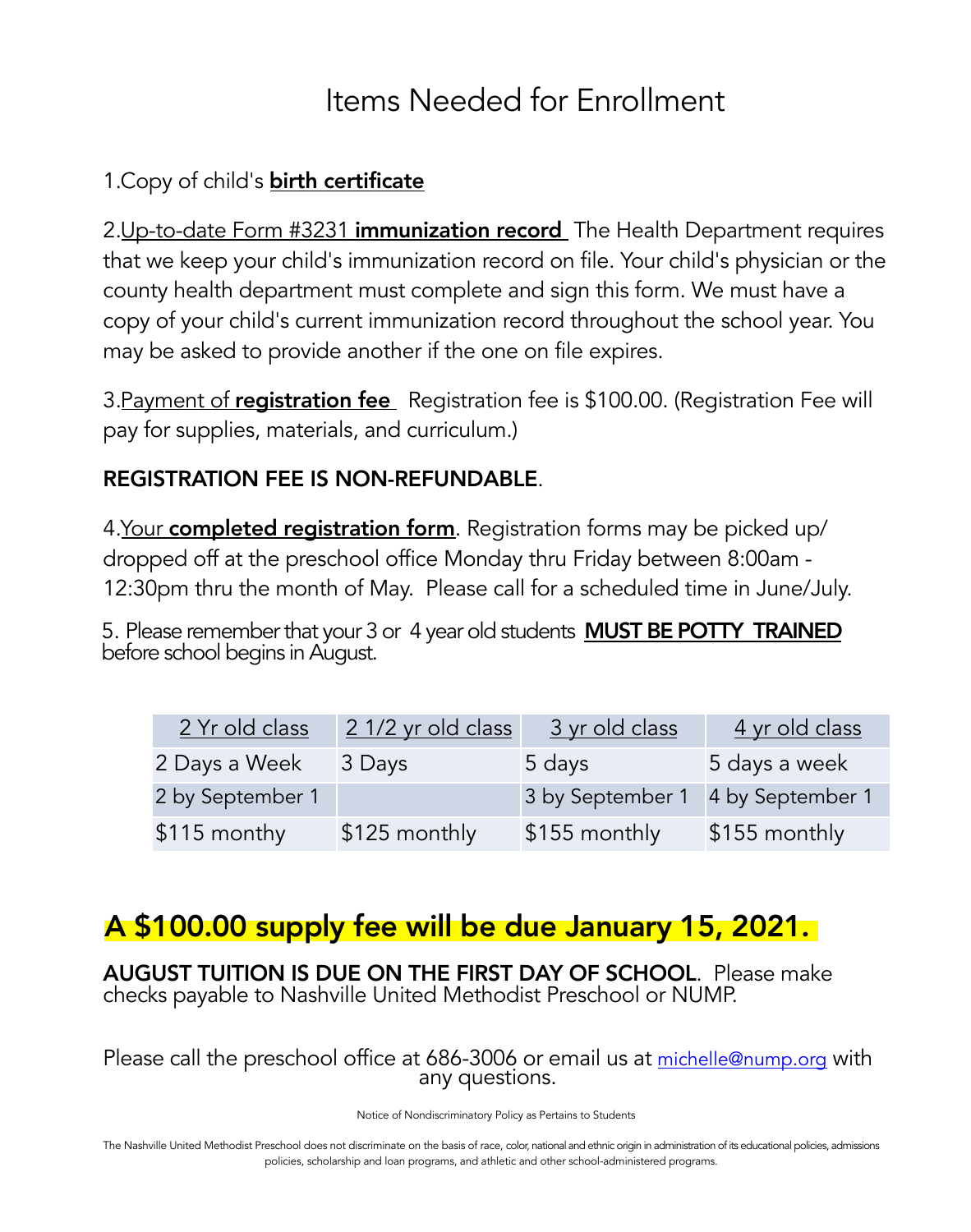### Nashville United Methodist Preschool 2020-2021 Preschool Application

|        | Please check class: _______ 2 year old 2 day _______ 2 1/2 year old 3 day                 |  |  |  |
|--------|-------------------------------------------------------------------------------------------|--|--|--|
|        |                                                                                           |  |  |  |
|        |                                                                                           |  |  |  |
|        | NON-REFUNDABLE Registration Fee                                                           |  |  |  |
|        |                                                                                           |  |  |  |
|        |                                                                                           |  |  |  |
|        | Child's Date of Birth __________________________                                          |  |  |  |
|        | Male ___ Female ___                                                                       |  |  |  |
|        |                                                                                           |  |  |  |
|        |                                                                                           |  |  |  |
|        |                                                                                           |  |  |  |
|        | Cell phone ___________________________________Work phone _______________________          |  |  |  |
|        |                                                                                           |  |  |  |
|        |                                                                                           |  |  |  |
|        |                                                                                           |  |  |  |
|        | Cell Phone __________________________________Work phone_________________________          |  |  |  |
|        | Siblings (names and ages)<br><u>Siblings</u> (names and ages)                             |  |  |  |
|        |                                                                                           |  |  |  |
|        |                                                                                           |  |  |  |
|        | Emergency Contact (if parents are unavailable)                                            |  |  |  |
|        |                                                                                           |  |  |  |
|        | Persons authorized to pick up child: Under no circumstances will the child be released to |  |  |  |
| anyone |                                                                                           |  |  |  |
|        | not on this list without written authorization from parents or guardians.                 |  |  |  |
|        |                                                                                           |  |  |  |
|        |                                                                                           |  |  |  |
|        |                                                                                           |  |  |  |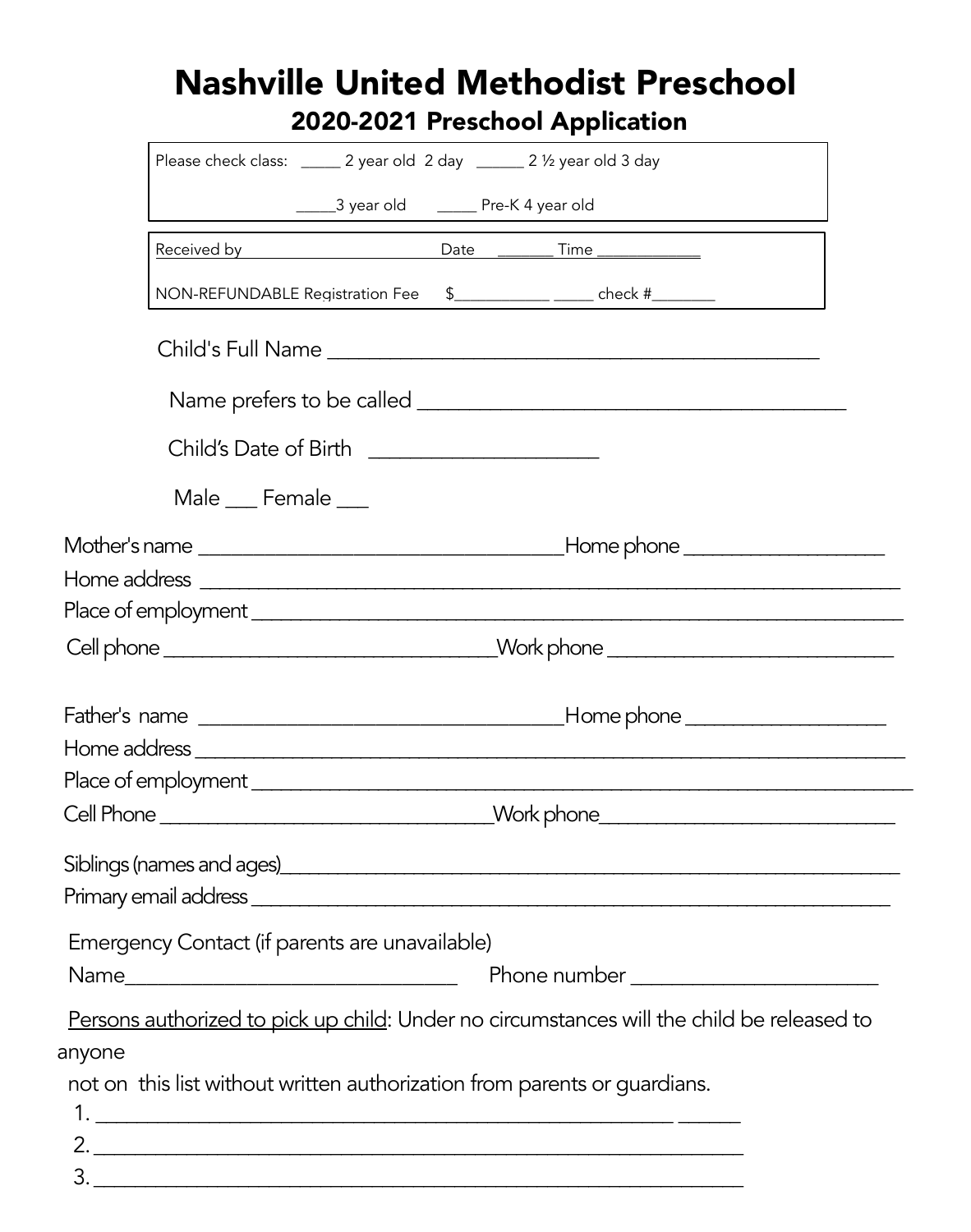| Who is responsible for the bill? (name and address) |  |
|-----------------------------------------------------|--|
|-----------------------------------------------------|--|

\_\_\_\_\_\_\_\_\_\_\_\_\_\_\_\_\_\_\_\_\_\_\_\_\_\_\_\_\_\_\_\_\_\_\_\_\_\_\_\_\_\_\_\_\_\_\_\_\_\_\_\_\_\_\_\_\_\_\_\_\_\_\_\_\_\_\_\_\_\_\_\_\_\_\_\_\_\_\_\_\_\_\_\_\_\_\_\_\_\_\_\_\_\_\_\_\_\_\_\_\_\_\_\_\_\_\_\_\_\_\_\_\_\_\_\_\_\_\_\_\_\_\_\_\_\_\_\_\_\_\_\_\_\_\_\_\_\_\_\_\_\_\_\_\_\_\_\_\_\_\_\_\_\_\_\_\_\_\_\_\_\_ Are you a member of a church? \_\_\_\_\_\_ Church name \_\_\_\_\_\_\_\_\_\_\_\_\_\_\_\_\_\_\_\_\_\_\_\_\_\_\_\_\_\_\_

Are you actively attending a church in this area? \_\_\_\_\_\_\_\_ Church name \_\_\_\_\_\_\_\_\_\_\_\_\_\_\_\_\_\_\_\_\_\_\_\_

If not, would you like more information about Nashville United Methodist Church? \_\_\_\_\_\_\_\_\_\_\_\_\_\_\_\_\_\_\_

#### MEDICAL INFORMATION

Please list any health problems or handicaps your child has (Ex. allergies, diabetes, vision etc...)

| Right handed ________________ Left handed _____________ |                                                                                  |  |
|---------------------------------------------------------|----------------------------------------------------------------------------------|--|
|                                                         |                                                                                  |  |
|                                                         |                                                                                  |  |
|                                                         |                                                                                  |  |
| <b>DEVELOPMENT</b>                                      |                                                                                  |  |
| Can child dress himself? ____ yes ___ no                |                                                                                  |  |
|                                                         | How does he/she let you know he/she needs to go to the potty?                    |  |
|                                                         |                                                                                  |  |
|                                                         | When did child walk? ____________________talk?__________________________________ |  |
|                                                         | Any information that may be helpful to the teacher (fears, etc)                  |  |
|                                                         | Areas where your child may need extra attention ________________________________ |  |
| Exposure to children outside the immediate family       | Does he/she like to play with other children? _____ yes _____ no                 |  |
| ____ often ____ seldom ____ never                       |                                                                                  |  |
| Exposure to adults outside the immediate family         |                                                                                  |  |
| often seldom never                                      |                                                                                  |  |
|                                                         | Other group experiences? _______Sunday School _______ play group ______ siblings |  |

As a parent/family member, would you be interested in volunteering in the classroom at various times throughout the year? \_\_\_\_\_\_\_\_\_\_\_\_\_\_\_\_\_\_\_\_\_\_\_\_ When available?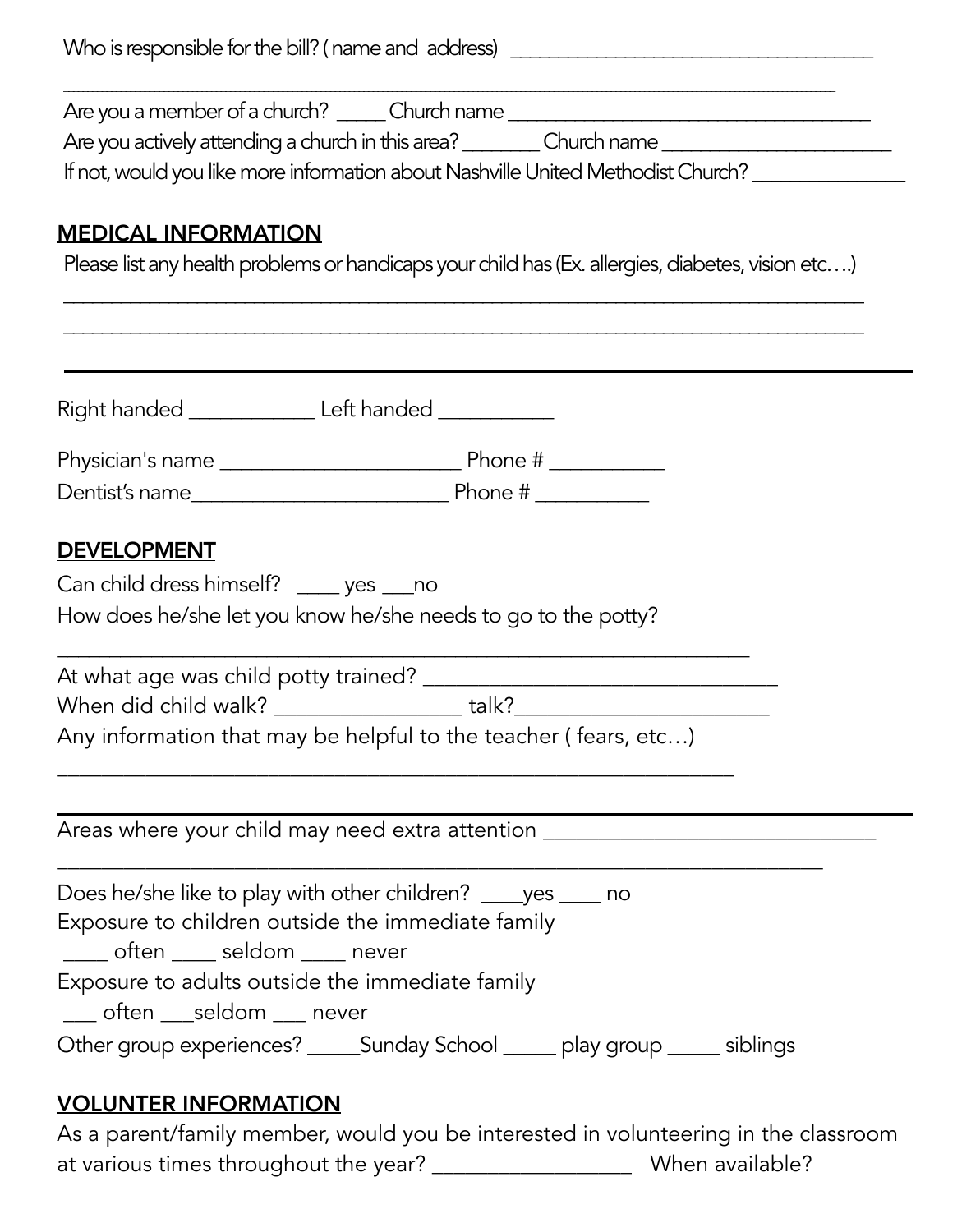#### 2020-2021 NUMP Parent Agreement

- ★ Nashville United Methodist Preschool agrees to provide instruction, following the Berrien County School calendar with the exception of any notified change. Our hours of operation are from 8:30 – 12:00 for the 2's, 2½'s, 3's & 4's.
- ★Tuition is due by the 1st of each month. A \$10.00 late fee will be charged after the 10th. There is a \$25 returned check fee. As a parent, I understand that if I fall behind in my tuition payments, the director will contact me.
- ★ Mid-year \$100.00 supply fee is due January 30, 2020.
- $\bigstar$  I represent that I am the legal guardian of the child enrolled and acknowledge that it is my responsibility to keep all information and authorizations pertaining to my child current and up to date.
- ★ I acknowledge that my child cannot be admitted until all required forms are completed.
- ★ I understand that a two-week notice is requested for withdrawal. Families who need to withdraw their student are asked to give a two week's notice and are still responsible for that month's tuition. If parents withdraw their 4 year old (Pre-K) student before December , a two month's tuition fee will be assessed. A 4 year old (Pre-K) student withdrawn after December one month's tuition fee will be assessed.
- ★ Videotaping/pictures of my child may be taken for use within the Nashville United Methodist Preschool. **\_\_\_\_\_\_\_ yes \_\_\_\_\_no**
- ★ Videotaping/pictures of my child may be taken for use outside Nashville United Methodist Preschool. I understand this may include church publications and other forms of social media ves no
- ★ I understand Nashville United Methodist Preschool qualifies for an exemption with Bright From The Start Georgia Department Of Early Care And Learning because our program operates less than 4 hours a day and serves children 2-6 years old. Nashville United Methodist Preschool is not a licensed Pre-k program facility.

 Bright From The Start -Georgia Department Of Early Care And Learning Education Program <4 hrs a day ( $2-6$  years old),  $290-2-2-05$  (e) 4 (404-657-5562, [www.decal.ga.gov\)](http://www.decal.ga.gov)

Parent signature \_\_\_\_\_\_\_\_\_\_\_\_\_\_\_\_\_\_\_\_\_\_\_\_\_\_\_\_ Date \_\_\_\_\_\_\_\_\_\_\_\_\_